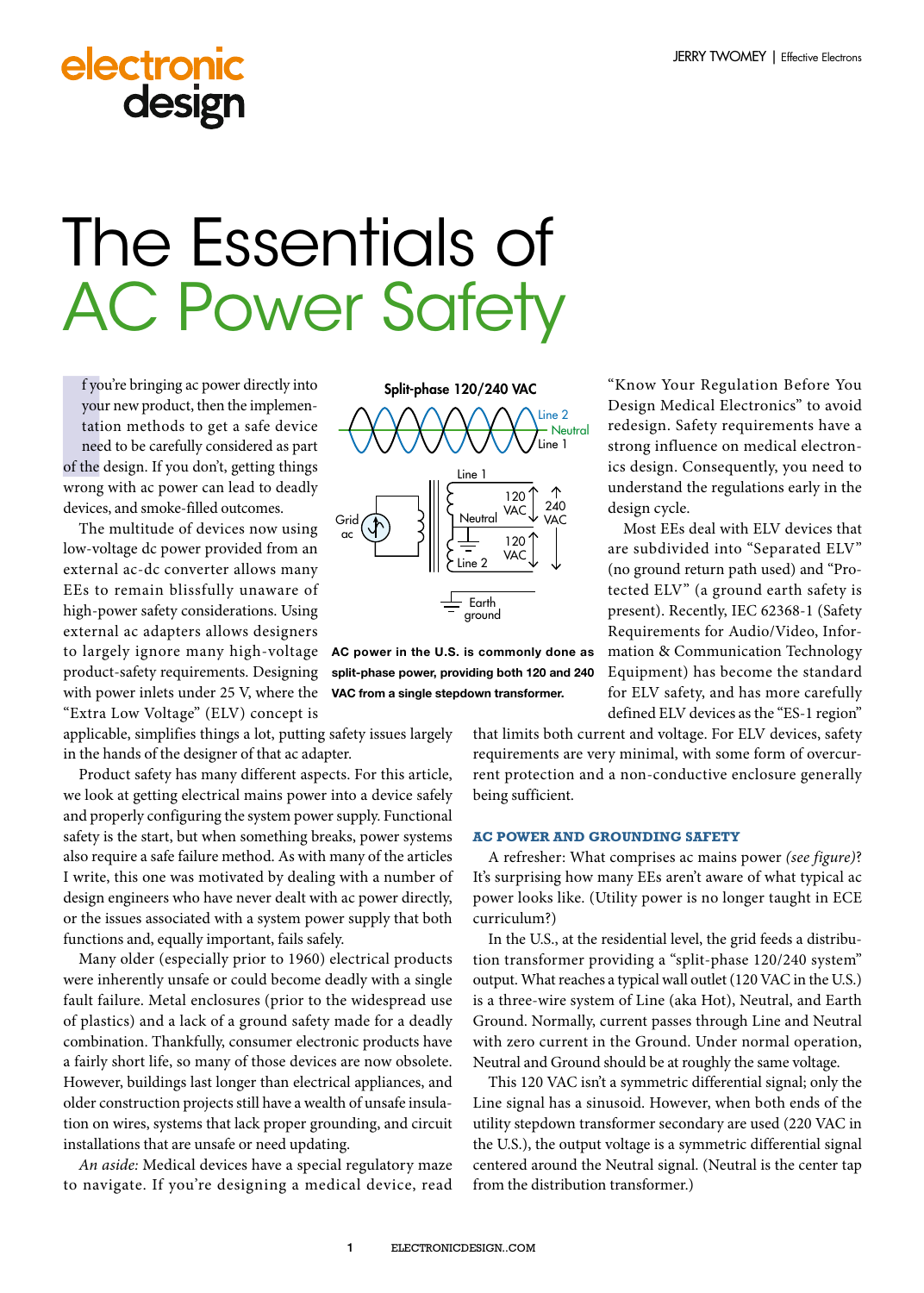Devices with an ac mains input exclusively use the Ground connection as a conductive enclosure connection to guarantee that the outside of the device remains at ground potential. Neutral and Ground are only connected together back at the distribution point. Prior to 1960, electrical residential wiring was only two wires, without the ground safety connection, which could produce unsafe devices in many failure scenarios.

The "Single Fault Safe" concept is simple: Any element of the system can fail in an open-circuit state, closed-circuit state, or contact any other element in the system and not cause danger to the user. Introduction of a ground safety return path into modern power wiring allowed for a safe system in most singlefault situations, where the grounded enclosure, in conjunction with a fused "Line" connection, could keep a device safe.

IEC 61140: "Protection Against Electric Shock" can provide detailed information on the regulatory restrictions and classification of power safety. In brief, devices that use a metal chassis and enclosure structure that's attached to a ground safety connection are defined as Class I devices. Their failure safety depends on the presence of a properly connected external ground path.

Some devices have only a Line and Neutral connection, and meet safety requirements through the use of a "Double Insulated" structure. For these devices, the internal wiring and active circuits are encased in a secondary insulating enclosure. In this manner, the device is allowed a single-fault failure without allowing the user to be exposed to a high-voltage contact. Some older power tools used metal enclosures and had no ground wire. These could become deadly if an internal wire insulation failed, making the enclosure live and, in turn, a user potentially becoming the return path for current.

Double-insulated devices are considered Class II devices; the safety redundancy of the structure doesn't depend on the external ground return path. Consequently, double-insulated devices have been very popular in electric power tools—they remain safe when connected to electrical power with questionable ground paths, as frequently happens in construction environments.

# **OVERCURRENT PROTECTION AND THE WEAKEST LINK**

Overcurrent protection is one of the most basic things to protect a system. What are the options here? In an overcurrent situation, things can turn off in four main ways: fuses, circuit breakers, PTC devices, and electronic sense-shutdown.

Fuses are commonly used for their simplicity and low cost. However, fuses are slow, they require manual replacement to restart the system, and they aren't terribly accurate. In some situations, you would like to control both current and time needed for the fuse to do its job. However, overcurrent level and activation time are interactive, so don't expect fast and accurate here. Nonetheless, the fuse is a low-cost, simple, and reliable device, and is still the go-to solution in many cases.

The basic circuit breaker suffers many of the limitations of fuses, with speed and accuracy "good enough" for most situations. To gain the convenience of a resettable device, a penalty is paid in cost. A similarly rated circuit breaker to a fuse can be considerably more expensive to implement. Also, circuitbreaker reliability can suffer from internal corrosion issues due to hostile environments if the devices aren't hermetically sealed.

The polymeric positive temperature coefficient device (widely known as a PTC) can be considered a self-resetting fuse. They warm up, due to too much current, and the device goes into a high-resistance mode, limiting the current until the device cools off and returns to a low-resistance state. The devices do have some less-than-ideal internal on/off resistance, but the PTC serves well for situations where auto-reset is desirable. Generally, the devices can be embedded in the PCB design for a

> low-cost design solution. The PTC also has limitations of accuracy and response time, as is the case with all thermally triggered devices.

> Using active electronic circuits for overcurrent detection and shutdown comes in many variants. The basic concept is a set of detection circuits for current and/or voltage to determine if the applied power is outside specified limits, which triggers suitable circuit controls to shut down or limit performance. These systems can be very fast if needed, and also very accurate if the system requires such features. The price paid here is complexity and cost. Frequently, this approach is unneeded and one of the simpler methods is suitable.



High-voltage power transmission on the grid is generally done as a three-phase power system until it reaches the local distribution point.